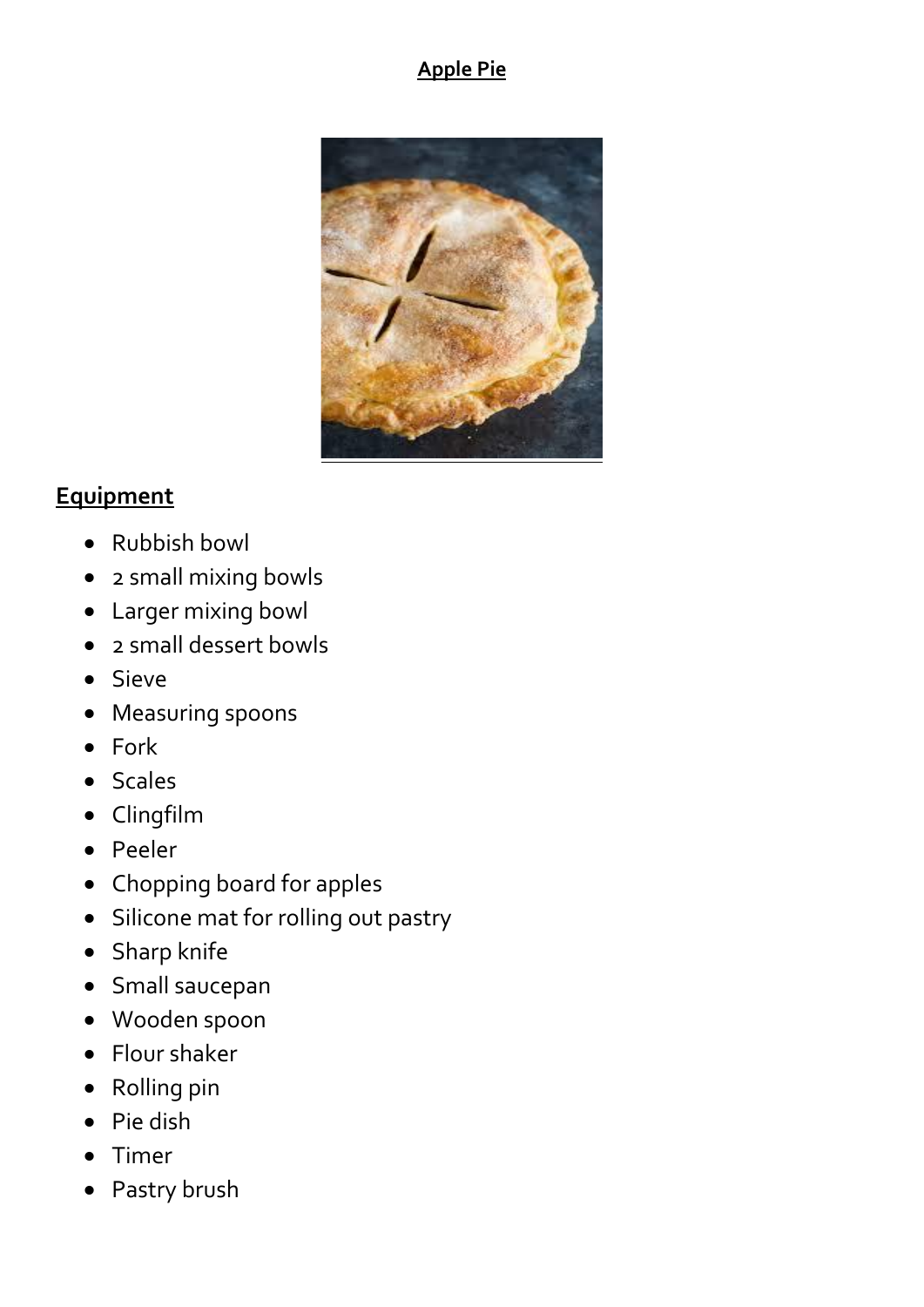# **Ingredients**

## **For the pastry:**

- 225g plain flour
- 140g margarine
- 50g icing sugar
- 1 egg
- 1 tablespoon granulated sugar

# **For the filling:**

- 1 large cooking apple
- 4 eating apples
- 3 tablespoons Demerara sugar
- Handful raisins / sultanas (optional)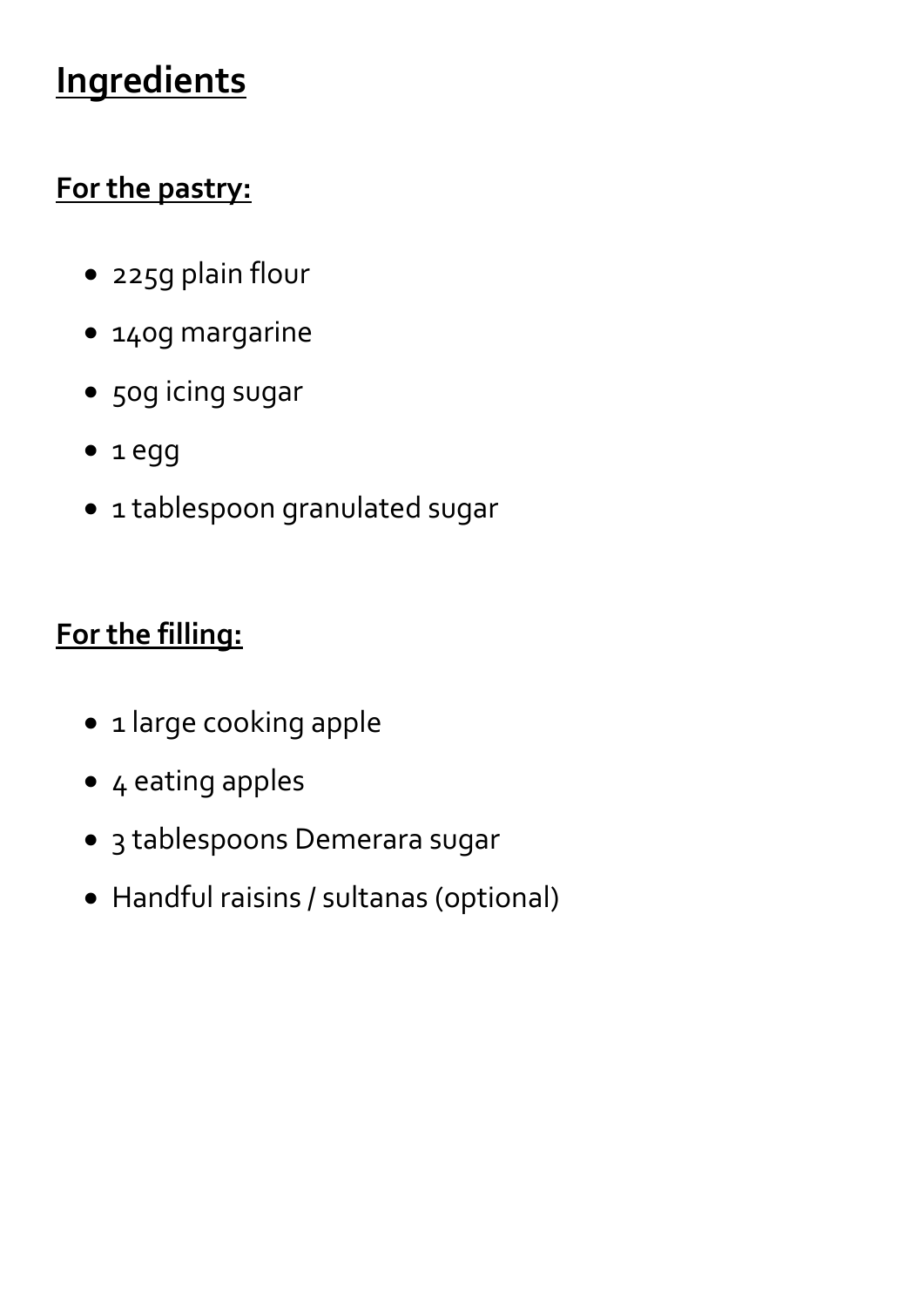### **Method**

### **To make the pastry:**

- 1. Weigh the flour into a small mixing bowl.
- 2. Sieve it into the larger bowl.
- 3. Weigh the icing sugar and add it to the bowl. Stir.
- 4. Weigh the margarine and add it to the bowl in pieces the size of the end of your thumb.
- 5. Use your fingertips to rub the fat into the flour and sugar mixture until it looks like breadcrumbs.
- 6. Break the egg into the dessert bowl.
- 7. Beat with a fork.
- 8. Add the egg to the bowl a bit at a time and gently mix with your hands until the dough comes together and forms a ball – you'll probably use about half of your egg.
- 9. Wrap the dough in clingfilm and put it into the fridge.
- 10. Preheat the oven to 180C (160 Fan)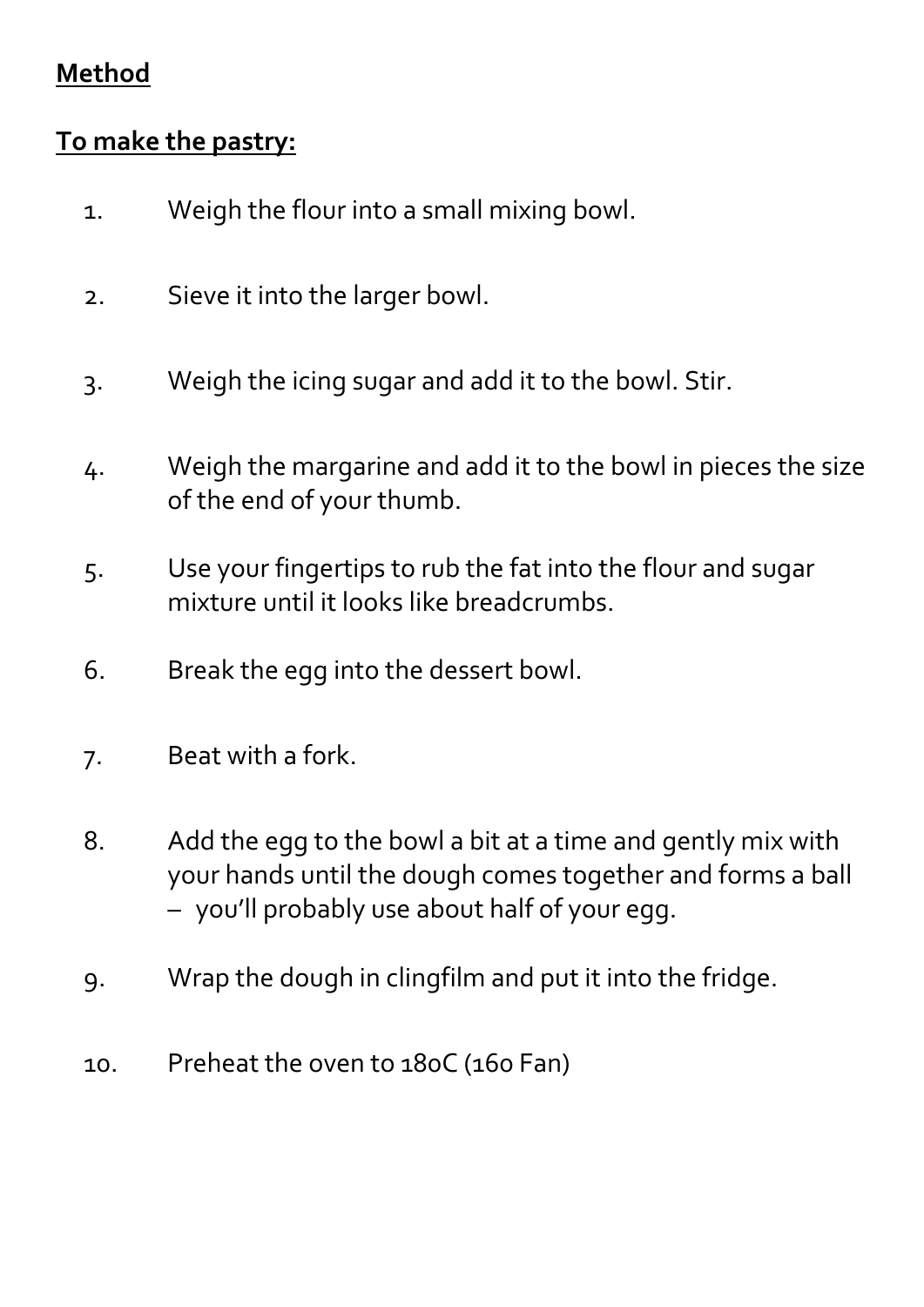### **To make the filling:**

- 11. Weigh the demerara sugar into a dessert bowl.
- 12. Peel all the apples.
- 13. Cut the cooking apple in quarters, cutting from top to bottom through the core.
- 14. Cut each quarter in half, lengthways. You should have 8 slices!
- 15. Remove the cores from all the pieces.
- 16. Put the slices of apple into the saucepan with the demerara sugar.
- 17. Add a tablespoon of cold water and the sultanas or raisins, if using.
- 18. Stir to mix.
- 19. Simmer gently over a low heat until the apples are just soft. Keep an eye on the pan and add another tablespoon of water if it looks dry.
- 20. Take off the heat and scrape into a small mixing bowl and allow to cool completely.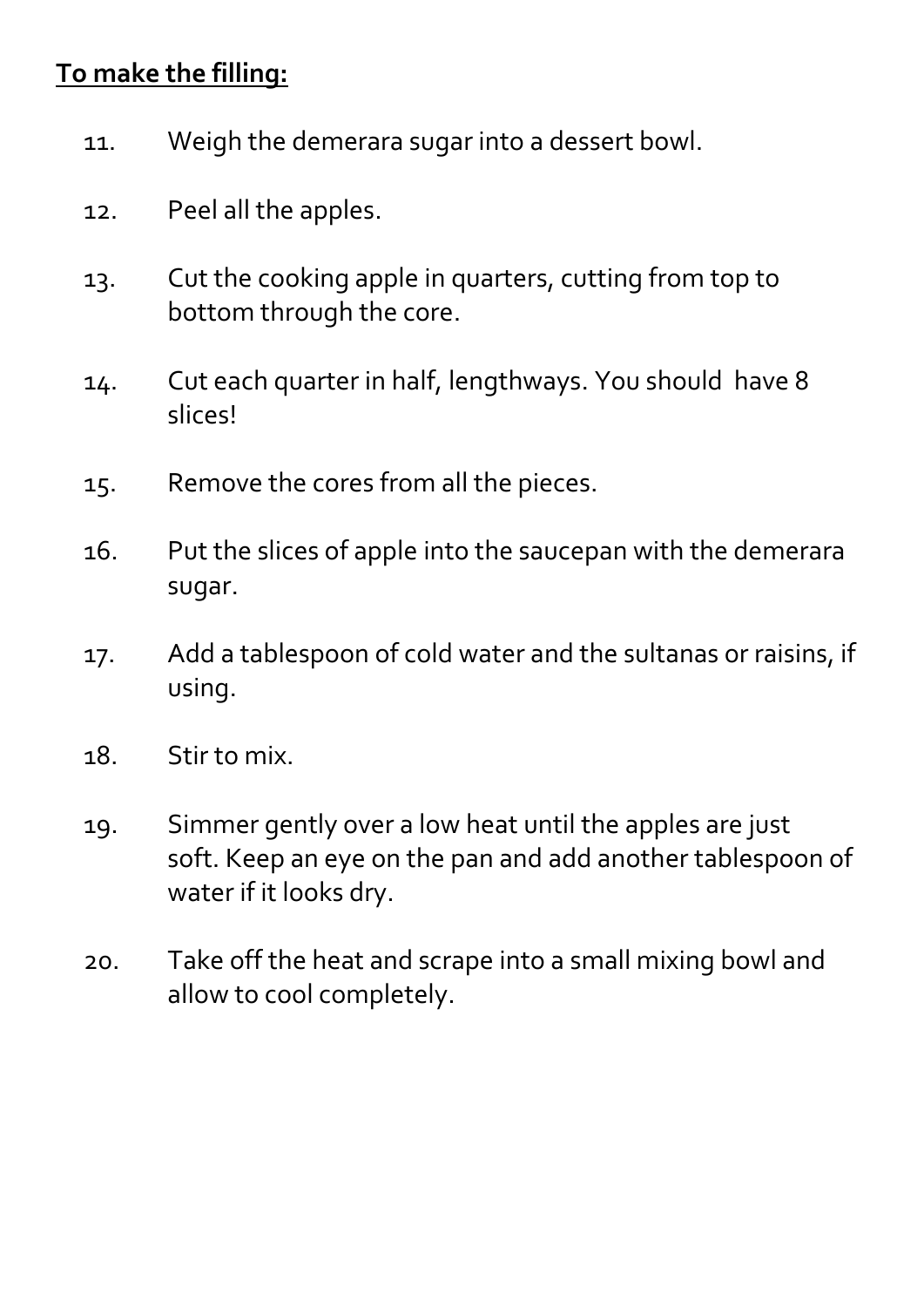### **To make your pie:**

- 21. Dust the chopping board and rolling pin with flour.
- 22. Divide your pastry in two and pat each half into a circle.
- 23. Roll out one half until it is  $\frac{1}{2}$  cm thick, trying to keep it a round shape.
- 24. When it is the right size for your pie dish roll it over your rolling pin and carefully lay it over the dish.
- 25. Ease it gently into the dish.
- 26. Pack the apple mixture into the pastry case.
- 27. Brush the pastry rim with some of the left-over beaten egg.
- 28. Roll out the other piece of dough until it is big enough to cover the mixture.
- 29. Roll it over the rolling pin and carefully place it on top of the filling.
- 30. Trim off the excess pastry.
- 31. Crimp the edges with a fork or your finger and thumb.
- 32. Brush the top of the pie with the rest of the beaten egg (add a splash of milk if necessary) and sprinkle with granulated sugar.